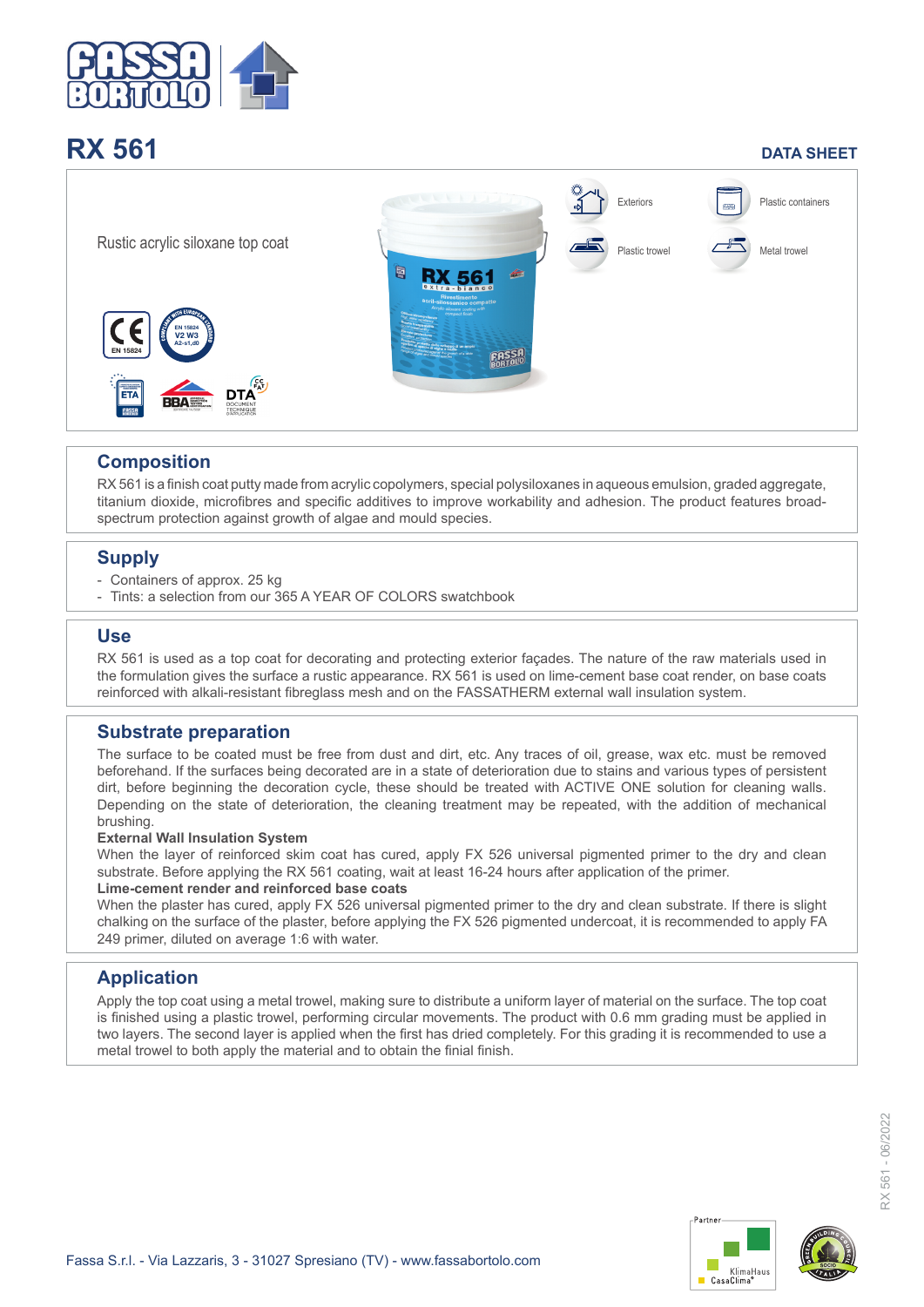

### **Warnings**

- Product recommended for expert users.
- Always read the safety datasheet before use.
- Wear protective gloves and garments, and in the event of contact with the skin wash with plenty of water and soap.
- Use water to clean tools.
- The recipient/product must be disposed of in accordance with national laws.
- Acquire all the material required to finish the job from the same batch.
- Only apply on cured and dry plaster and never on alkaline substrates that modify the product's drying characteristics, its resistance to frost and rain and its colour development.
- Avoid application on façades in full sunlight or with strong winds.
- Avoid application at temperatures below +5°C or above +30°C and with a relative humidity higher than 75%.
- Avoid applying the material on the same façade at different times.
- Do not apply on damp surfaces and/or in colder periods, as the coating may detach from the surface and the paint may blister due to the accumulation of moisture inside.
- Do not apply when rising damp is present.
- The product dries physically by elimination of water. Unfavourable weather conditions may delay complete drying, with phenomena such as "streaking", washing away, stains, colour alterations, etc. possibly occurring. Consequently, exterior façades coated with RX 561, during application and on the days after drying, must be protected against rain or other precipitation and high relative humidity in the atmosphere (fog) for at least 48-72 hours.
- The product is not suitable for protection of horizontal or inclined exterior surfaces, where water may accumulate.
- The elements, above all intense exposure to UV radiation and humidity, may modify the surface layer of the coating over time, causing more or less evident variations in colour, depending on the colour applied.
- The colour shades marked with the symbol \* in our Colour Chart contain organic dye: they are therefore potentially degradable, since they are sensitive to sunlight and to substrate alkalinity.
- All colours containing RB organic red colourant paste are excluded from BBA certification.
- Given the large number of mould species and the different climatic conditions, in some cases the additives used may not guarantee stopping the spread of certain plant micro-organisms over time.
- The 0.6 mm grading guarantees optimum results only if applied on small surfaces (approx. 10 m²). This grading is also not recommended for the External Thermal Insulation Composite System
- The possible presence of grains that are darker colour on the surface should not be considered a defect, rather is due to the natural variability of the granular mineral and natural sands used in RX 561.
- The information provided on this technical datasheet is based on our technical and practical knowledge and experience. The technical data refer to the average characteristics of the basic product and are determined under controlled laboratory conditions. The variability of the natural raw materials available on the market and the tinting of the product can lead to slight deviations in the declared values, in the colour and in the aesthetic effects obtained. It is therefore necessary for the purchaser/user to personally verify, before application, the suitability of the product for the intended use, in particular when different lots of the same material are used in the same job/site (this is however not recommended as per point 6 of these warnings).

**RX 561 must only be used in its original state, without the addition of other materials, except for the slight addition of water (up to 2% by weight) if the product has been stocked for several months. Available in winter version (see the specific datasheet).**

### **Storage**

Protect from frost. If stored in a suitable environment, in its original packaging, the material has a shelf life of 12 months.

# **Quality**

RX 561 is subjected to careful and constant testing in our laboratories. The raw materials used are rigorously selected and checked.